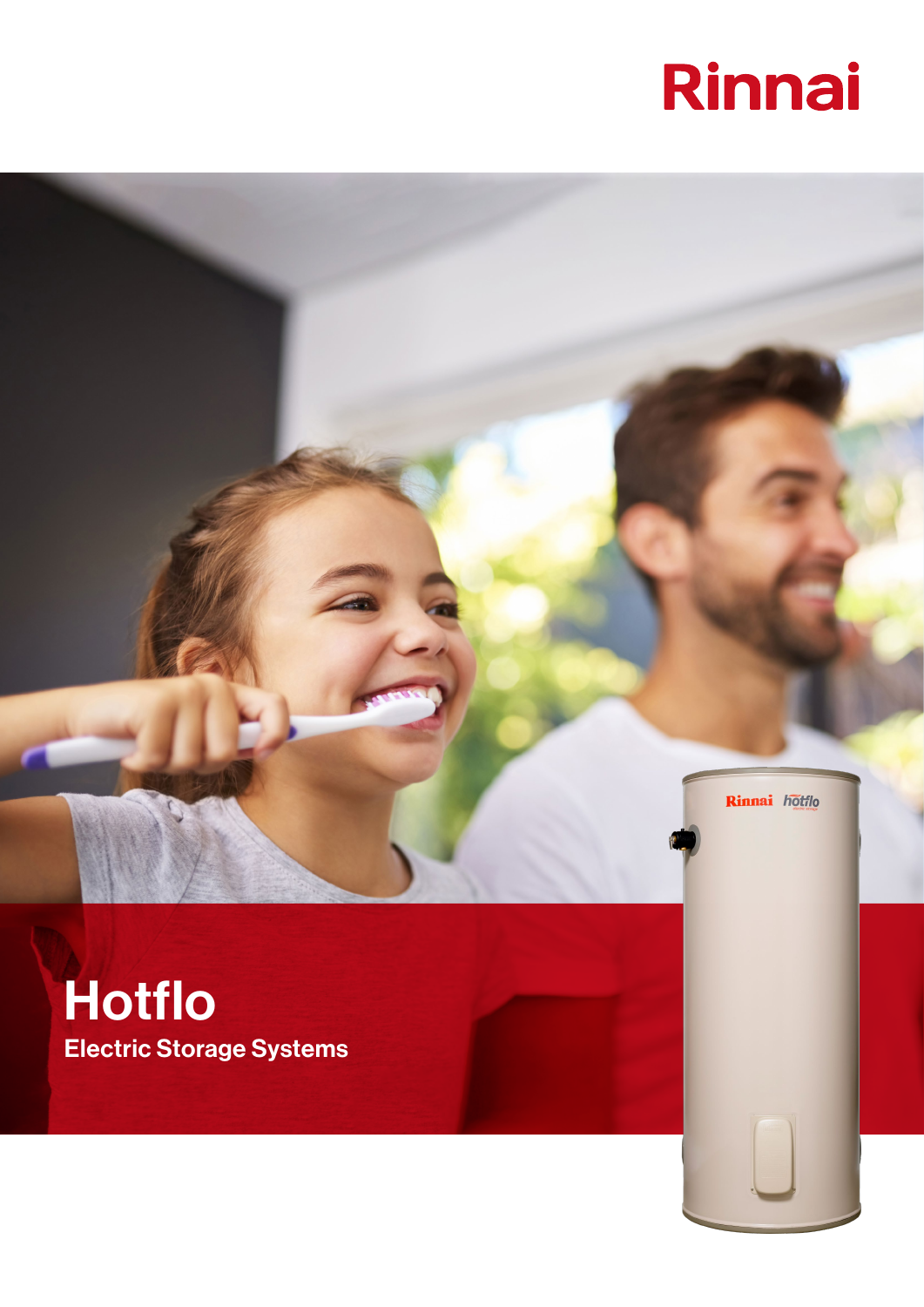## Benefits at a glance



### Hot water all year round

Our hardworking range of Hotflo Electric hot water storage systems provide a variety of features such as flexible installation options, Vitreous Enamel lined tanks and a generous 10 year warranty. Rinnai Hotflo Electric storage systems are available in various capacities. From our super compact 25 litre unit, through to our super sized 400 litre storage cylinder, these tanks are perfect for replacing an existing unit.

We're at your service

The National Customer Care Centre provides first class service and maintenance of your system, ensuring it's running at its highest efficiency - so you can enjoy the Rinnai experience for many years to come.

Operating 5 days a week (Monday to Friday)







#### **Warranty**

7 year cylinder warranty on 25L and 50L models 10 Year cylinder warranty on 80L to 400L models.



#### **Quality**

Class leading Rinnai quality and durability.



#### **Elements**

Single or twin element configurations. Complete range of elements and anodes.



#### Range

Full range of capacities to suit all applications – 25 to 400 litres.\*



#### Location

80L to 400L models suitable for internal and external installations.



**Linnai** hotflo

nai hotfic

#### **Connectability**

Standard sizing perfect for emergency changeover with dual handed for flexible installation.

### Sizing Guide

| <b>Tank size</b> |                     | No. of persons - Peak electric<br>(Continuous tariff) | No. of persons - Off peak Electric |                     |  |  |
|------------------|---------------------|-------------------------------------------------------|------------------------------------|---------------------|--|--|
|                  | <b>Warm climate</b> | <b>Cool climate</b>                                   | <b>Warm climate</b>                | <b>Cool climate</b> |  |  |
| 50 Litres        |                     |                                                       | Not recommended                    | Not recommended     |  |  |
| 80 Litres        | $2$ to $3$          | 1 to 2                                                | 1 <sub>to</sub> 2                  | Not recommended     |  |  |
| 125 Litres       | 3 <sub>to 4</sub>   | $2$ to $3$                                            | $2\times3$                         | 1 <sub>to</sub> 2   |  |  |
| 160 Litres       | $4$ to 5            | 3 <sub>to 4</sub>                                     | $3$ to 4                           | $2\times3$          |  |  |
| 2001 itres       | 6to 7               | $4$ to 5                                              | $4$ to 5                           | 3 <sub>to 4</sub>   |  |  |
| 250 Litres       | $7$ to 8            | 5 <sub>to</sub> 6                                     | 5 <sub>to</sub> 6                  | $4$ to 5            |  |  |
| 315 Litres       | $8$ to $9$          | 6to 7                                                 | 6to 7                              | 5 <sub>to</sub> 6   |  |  |
| 400 Litres       | $8$ to $9$          | $8+$                                                  | $8+$                               | $6+$                |  |  |

\*For full terms & conditions visit www.rinnai.com.au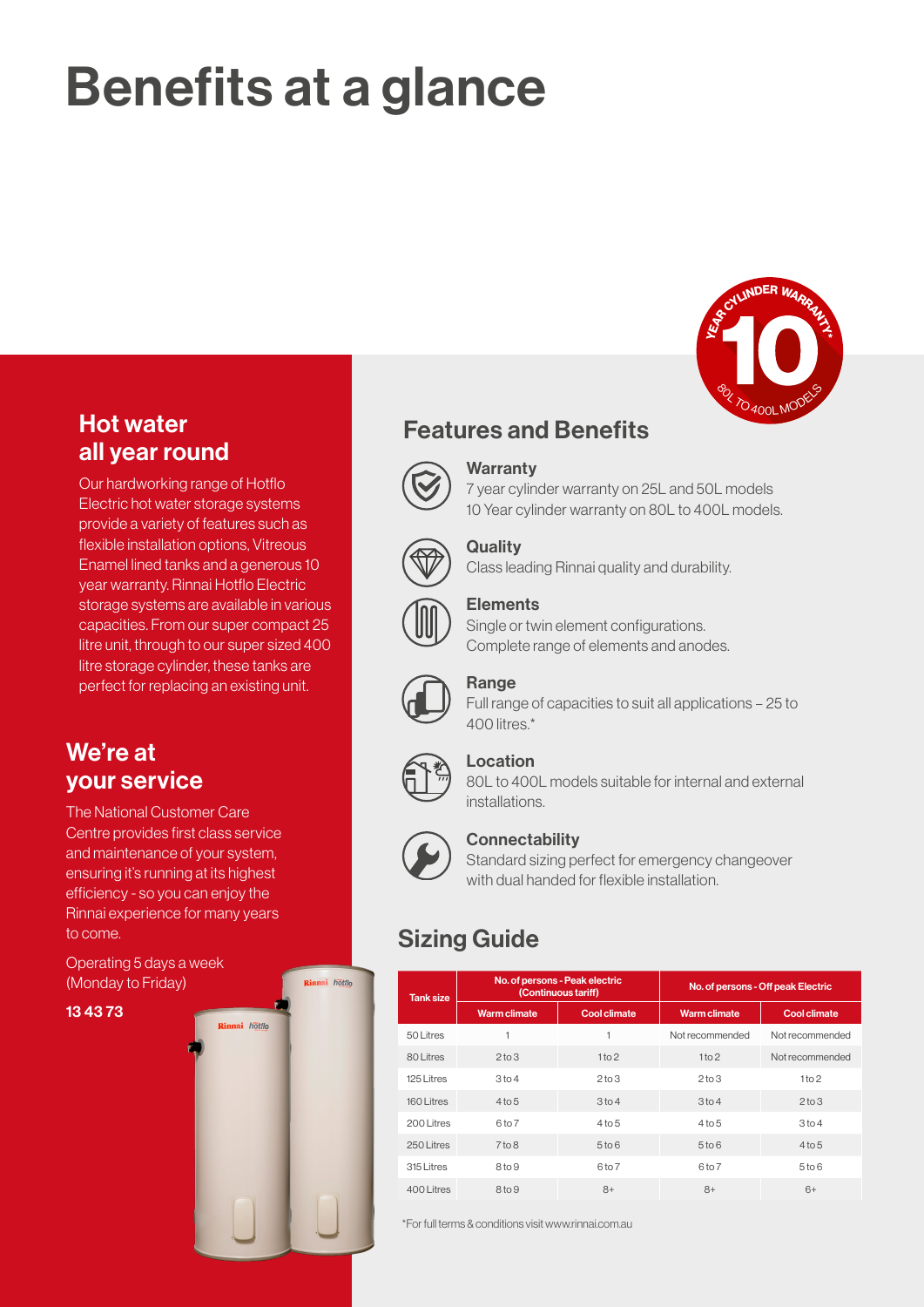## **Technical** Information

| <b>Models</b>                          |  | 25L EHF         | <b>50L EHF</b>  | <b>80L EHF</b> | 125L EHF      | <b>160L EHFA</b> | 160L EHFD | 250L EHFA     | 315L EHFA | 400L EHF |
|----------------------------------------|--|-----------------|-----------------|----------------|---------------|------------------|-----------|---------------|-----------|----------|
| Storage Capacity (L)                   |  | 33              | 55              | 84             | 140           | 172              | 170       | 279           | 334       | 424      |
| Hot Water Delivery (L)                 |  | 25              | 50              | 80             | 125           | 160              | 160       | 250           | 315       | 400      |
| Element Size (kW)#                     |  | $1-8, 2-4, 3-6$ | $1-8, 2-4, 3-6$ | 1.8, 2.4, 3.6  | 1.8, 2.4, 3.6 | 1.8, 2.4, 3.6    | 2.4, 3.6  | 2.4, 3.6, 4.8 | 3.6, 4.8  | 3.6, 4.8 |
| Boost Capacity (Twin element only) (L) |  | N/A             | N/A             | N/A            | N/A           | 53               | N/A       | 76            | 86        | 84       |
| Incl. PTR Valve (kPa)                  |  | 1000            |                 |                |               |                  |           |               |           | 850      |
| ECV (kPa)                              |  | 850             |                 |                |               |                  |           |               |           | 700      |
| Max. Inlet Pressure with ECV (kPa)     |  | 680             |                 |                |               |                  |           |               | 550       |          |
| PLV with ECV (kPa)                     |  |                 |                 |                |               | 500              |           |               |           |          |
| Max. Inlet Pressure without ECV (kPa)  |  | 800             |                 |                |               |                  |           |               |           |          |
| PLV without ECV (kPa)                  |  |                 |                 |                |               | 500              |           |               |           |          |
| Max. Thermostat Setting (°C)           |  |                 |                 | 75             |               |                  |           | 70            |           | 75       |
| Ingress Protection Rating              |  |                 |                 |                |               | IPX4             |           |               |           |          |
| <b>Electrical Supply</b>               |  | 240V - @50Hz    |                 |                |               |                  |           |               |           |          |
| <b>Tank Body Colour</b>                |  | White           | White           | Dune           | Dune          | Dune             | Dune      | Dune          | Dune      | Dune     |
| Hot and cold water connection          |  |                 |                 |                |               | Rp 3/4 (20mm)    |           |               |           |          |
| Α<br>Total Height (mm)                 |  | 452             | 694             | 900            | 1245          | 1620             | 1313      | 1477          | 1770      | 1820     |
| Width incl. PTR Valve (mm)             |  | 490             | 490             | 590            | 590           | 564              | 600       | 674           | 674       | 760      |
| B<br>Diameter (mm)                     |  | 415             | 415             | 515            | 515           | 500              | 537       | 605           | 605       | 685      |
| $\mathsf C$<br>Outlet Height (mm)      |  | 297             | 524             | 685            | 1020          | 1419             | 1107      | 1248          | 1541      | 1545     |
| D<br>Inlet Height (mm)                 |  | 153             | 158             | 225            | 225           | 162              | 186       | 210           | 210       | 260      |
| Ε<br>Electrical Entry - Lower (mm)     |  | 80              | 80              | 155            | 155           | 87               | 110       | 135           | 135       | 135      |
| F<br>Electrical Entry - Upper (mm)     |  | N/A             | N/A             | N/A            | N/A           | 1039             | N/A       | 985           | 1225      | 1224     |
| Packaged Weight (kg)                   |  | 23              | 29              | 48             | 60            | 60               | 56        | 70            | 82        | 118      |





\*Please note: Rinnai Australia reserves the right to make modifications and change specifications without notice. However, we will endeavour to communicate major changes well before implementation. Dimensions are subject to production tolerances and may vary slightly from those given. For full definitions of Domestic and Commercial use along with the full warranty conditions and exclusions, please refer to the owners manual. The images reproduced in this brochure are not to scale and may vary to the colour of the represented product.

With our policy of continuous improvement, we reserve the right to change, or discontinue at any time, specifications or designs without notice. Note: All images contained within this brochure are for illustrative purposes only, the colours and finishes of the products featured are as close to the respective product range as photographic lighting and printing processes allow.